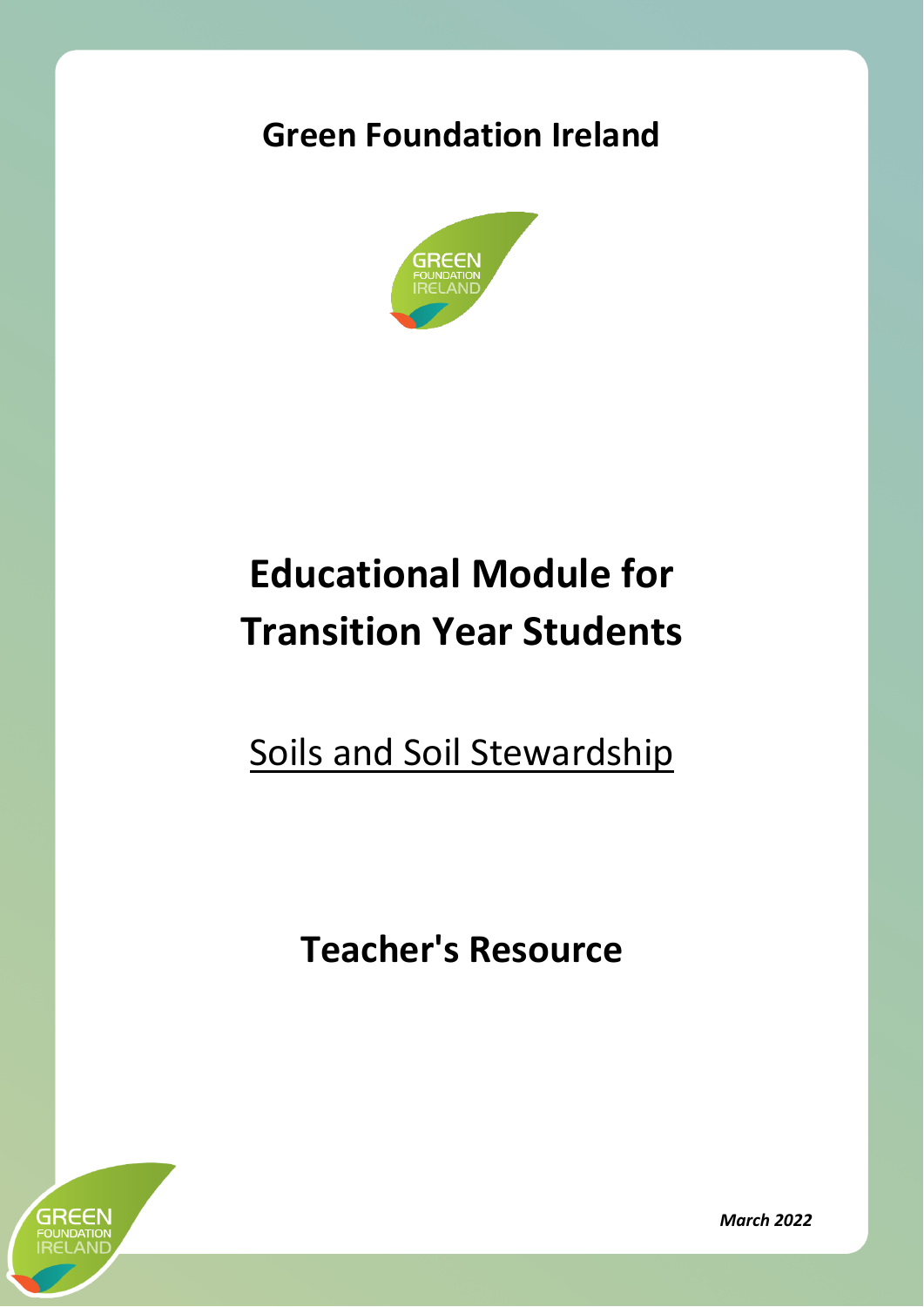# **TABLE OF CONTENTS** *PAGES*

| <b>INTRODUCTION</b>                              | $\overline{2}$ |
|--------------------------------------------------|----------------|
| <b>SESSION 1:</b>                                |                |
| Soil composition, formation                      | $3 - 4$        |
| <b>SESSION 2:</b>                                |                |
| Value of soils and ecosystem services            | $5 - 6$        |
| <b>SESSION 3:</b>                                |                |
| Soil biodiversity                                | $\overline{7}$ |
| <b>SESSION 4:</b>                                |                |
| <b>Threats to soils</b>                          | $8 - 9$        |
| <b>SESSION 5:</b><br>Soil stewardship            | $10 - 11$      |
|                                                  |                |
| <b>SESSION 6:</b>                                | $12 - 13$      |
| Carbon sequestration, pesticides and fertilisers |                |
| <b>ABOUT GREEN FOUNDATION IRELAND</b>            | 14             |
|                                                  |                |

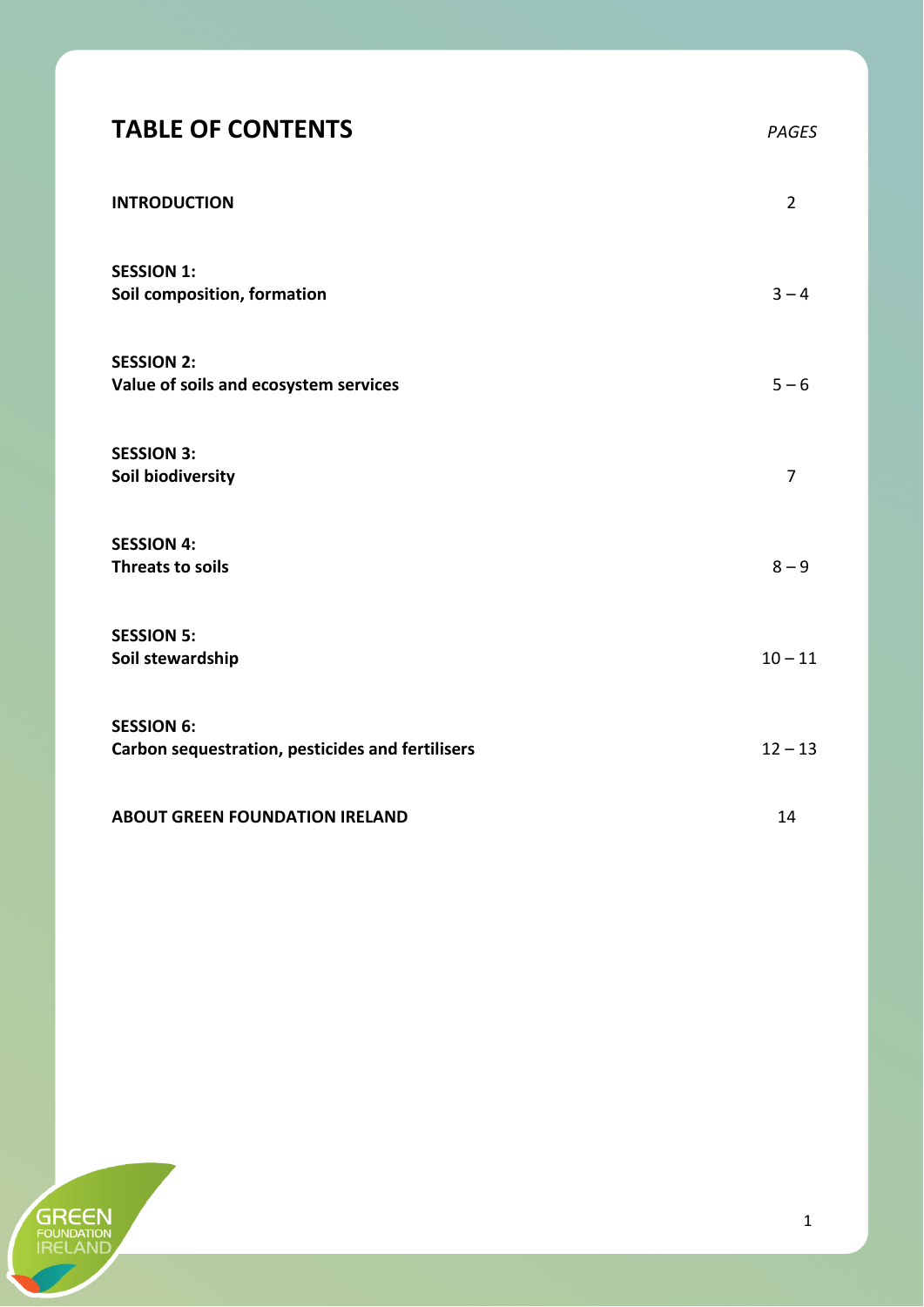#### **INTRODUCTION**

This is the resource document accompanying the Green Foundation Ireland's Transition Year Module on Soils. In this document are definitions, explanations, discussion points, facts and experimental set-up instructions to assist a teacher in delivering the aforementioned module.

Please note that the videos and links present within this document are not owned by Green Foundation Ireland, and are merely suggestions of audio-visual aids which can be shown in class to reinforce learning, can be suggested to students, or can be viewed by teachers to familiarise themselves with, or learn more about, the topics explored in this module.

Photographs of the topics discussed in this module are not provided here, for copyright reasons. However, teachers are encouraged to source photographs from the internet to demonstrate to classes, as a visual aid to reinforce learning.

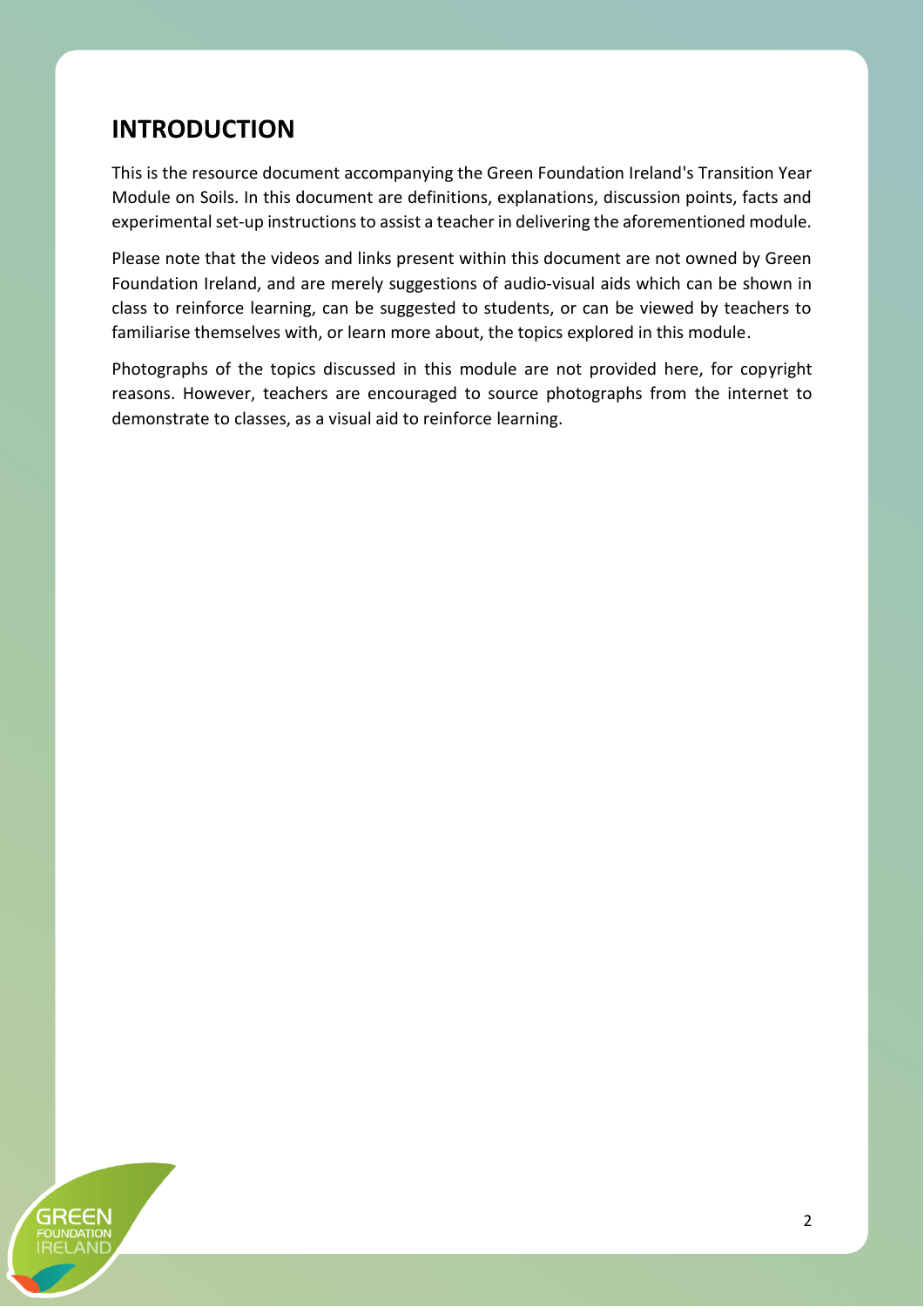### **SESSION 1: Soil composition, formation**

Time allowing, a teacher may wish to show the following video, produced by Teagasc, to a class within the first session, to give students an overview of the issues facing soils, as well as the value of soils: [https://youtu.be/2qcqPifl\\_bk.](https://youtu.be/2qcqPifl_bk)

**Mineral matter** is the fine, broken down particles of the underlying bedrock.

**Water and air** within the soil are contained within pores. Air within the soil is not static, and air diffuses between the soil and the surrounding air. Air, like water in the soil, is absorbed and used by plant roots and microorganisms for their metabolism.

**Organisms** within the soil are extremely diverse, including a wide range of vertebrates and invertebrates, as well as plants, fungi, and many other types of organism.

• Small amounts of soil contain incredible biodiversity. One estimate states that in just 1 gram of soil are billions of bacterial cells, including tens of thousands of different species, as well as fungi and many species of animals.

**Humus** is decaying organic matter. It is dark in colour, and formed from plant matter, such as leaf litter, as well as decaying animals and fungi. Organisms such as worms contribute to humus generation by digesting plant matter. Humus-rich soil is fertile, reducing the need for use of fertiliser and other human interventions.

**Soils form** when physical and chemical processes lead to the breakdown of bedrock. These miniscule rock particles are then infiltrated by microbes, including algae and lichens. Over time, the life, death, and decay of these organisms creates a build-up of organic matter. This process is discussed in this video[: https://youtu.be/vbgM54TXdnk.](https://youtu.be/vbgM54TXdnk)

• Soils form very slowly, less than 1 millimetre per year. Therefore, degrading or erosion of soil takes a long amount of time to replenish!

**How do flora and fauna in an area impact human activity?** They influence a region in a number of ways. Culture, folklore, art and history are all influenced by the flora and fauna of a region. Recreational activities are also influenced, such a birdwatching, gardening, camping, and many other hobbies.

**Impact on economy:** The soils of a region impact what kind of foods can be grown there, and what kind of foods are imported. As an example, compare the agricultural practices of two different regions in Ireland. In the east of Ireland, land tends to be more flat, and soils more fertile. In the west, there are more mountains and bogs. Along with the weather, this impacts the type of agriculture that can take place there, and thus, the economy.

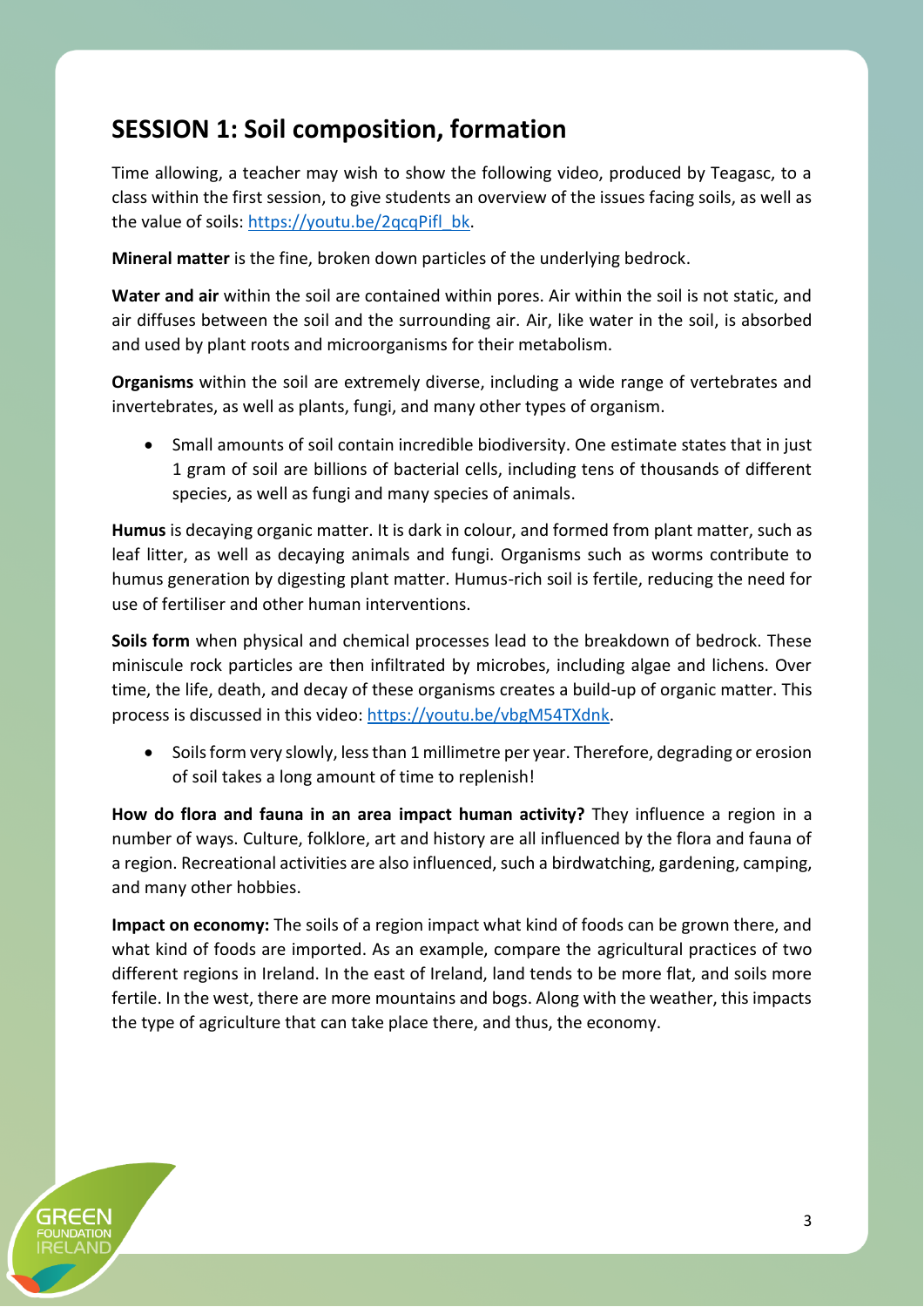**Impact on food culture:** The variety of plants that can historically grow in a region shape the way cuisine develops there. Naturally soils are not the only factor that impacts the food culture of a region. A wide range of factors are also important, such as climate, immigration, and other factors also influence food culture.

**Soil identification experiment:** The experiment is based on the different weights of different soil constituents, with sand, silt and clay being progressively heavier, and therefore settling at different levels when suspended in water. This video demonstrates the set-up of the experiment: [https://www.youtube.com/watch?v=UoD-cUMkRZY.](https://www.youtube.com/watch?v=UoD-cUMkRZY)

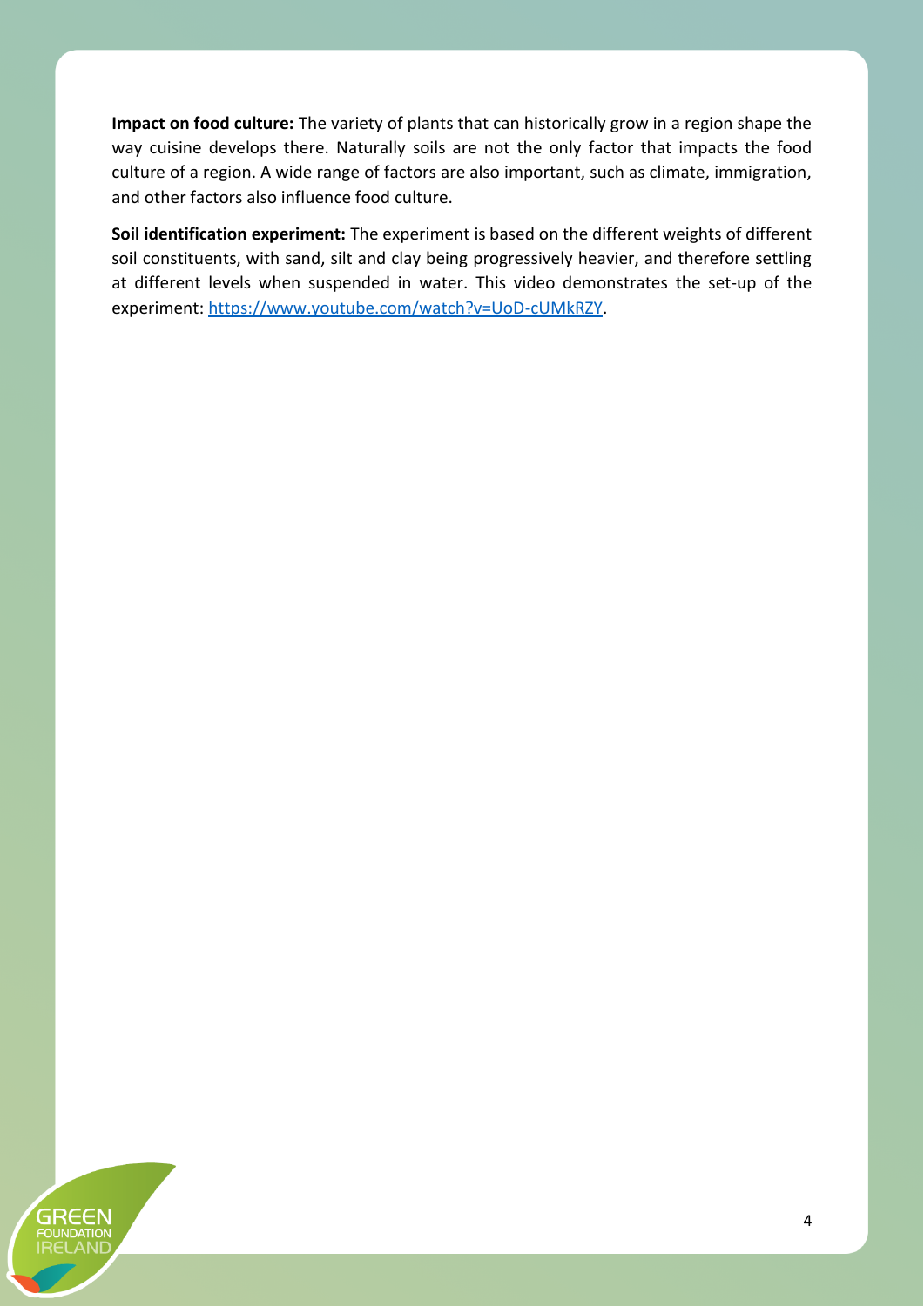#### **SESSION 2: Value of soils and ecosystem services**

YouTube link to a video demonstrating use of a soil texture triangle to identify soil types: [https://youtu.be/SXp8Lg0SFPQ.](https://youtu.be/SXp8Lg0SFPQ)

**Provision of food:** Almost all food that we eat is dependent on soil health, and the fertility of soil, either directly or indirectly. Growth of crops relies on soil health, and feeding of livestock relies on the health of soils.

Recent global events, such as COVID-19, the blocking of the Suez Canal, or the recent invasion of Ukraine by Russia, make clear to us the fragility of the **global supply chain**. Additionally, importing of food produce from other regions involves increasing the **carbon footprint** of our food, contributing to climate change. In order to have access to food that is both reliable and sustainable, soil health is essential.

**Biomass** is solid biological matter, usually plant matter, which is used to generate energy. While biomass fuels are considered a more sustainable energy source than fossil fuels, there is some debate as to whether it is truly sustainable. Felling of trees for use as biomass removes their function to remove carbon dioxide from the air. Additionally, grass, food waste and other waste products can be turned into biogas for energy by way of an anaerobic digestor. Naturally, the production of these biomass solids are dependent on soil health.

The cultural value of soils are varied. **Gardening** is a key example. Especially for older people, gardening promotes exercise, cognitive ability, and other health benefits.

**Ecosystem services** are benefits gained by humanity via the normal functioning of ecosystems, and the activities of organisms within those ecosystems. Examples of this include:

- Trees creating oxygen.
- Pollination of plants by insects.
- Purification of water.

(It can be pointed out that all of the above ecosystem services are also dependant on soil health.)

There are four types of **ecosystem services:**

- Regulating services Functions of ecosystems that make a region more habitable, such as air and water purification, climate regulation, and biological control of pests.
- Provisioning services Things produced by ecosystems of value to humans, such as wood, food, medicinal resources.
- Cultural services The value of nature as an inspiration for art, use in recreation, value for religion or heritage.
- Supporting services Services that do not directly impact humans, but that support the function of other ecosystem services.

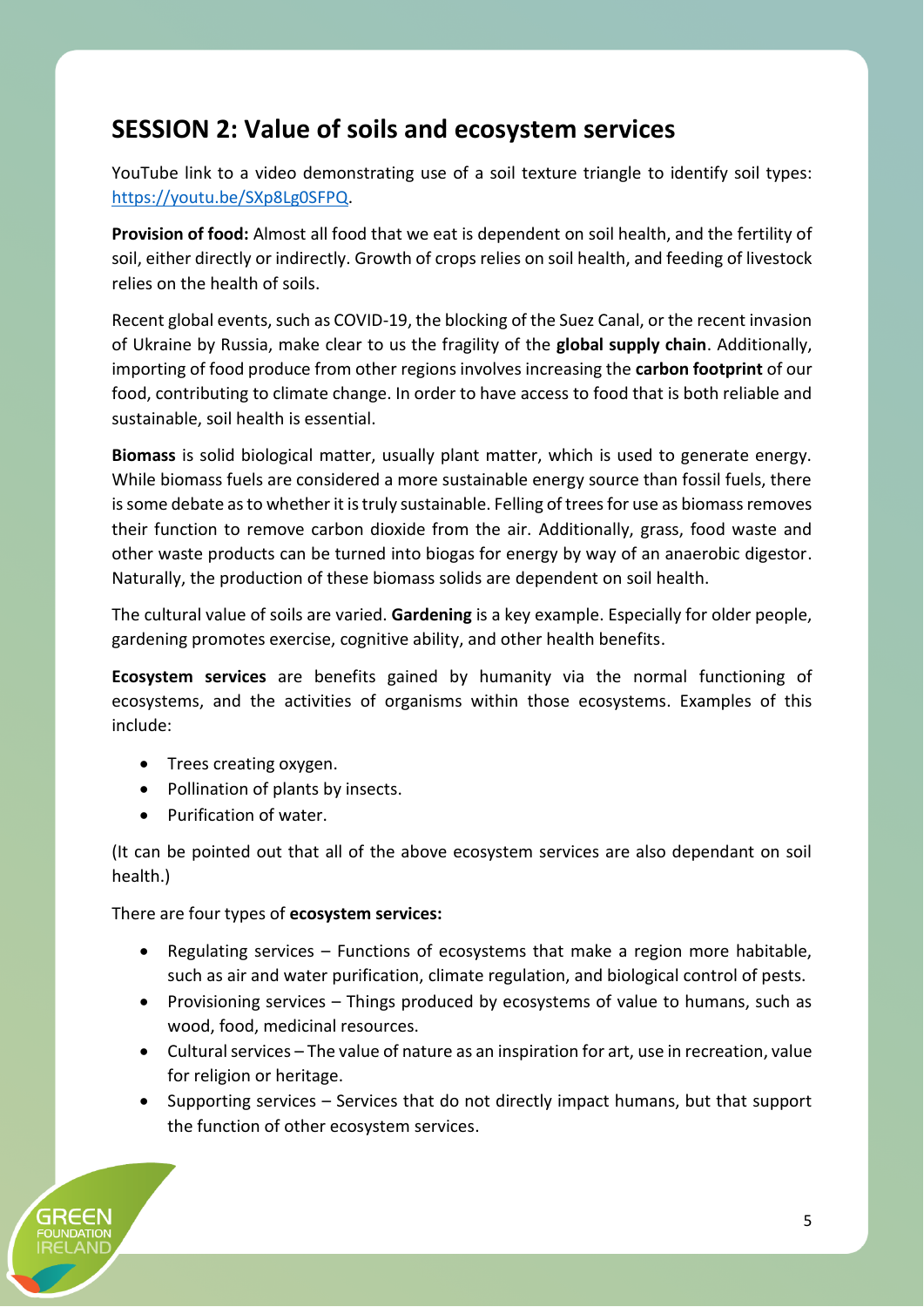The functions of organisms within soil **break down organic matter**. Organisms in the soil digest and break down dead and decaying matter, both animal and plant matter. This means that the nutrients that make up the decaying matter are available to nourish plants and other organisms.

Soil **stores carbon**, preventing release into the atmosphere. A later session will go into more detail on carbon storage.

Healthy soils **protect against flooding**, as well aerated, biodiverse soils can capture and hold more water than compacted soils, soils with no vegetation cover, etc. Soils that do not absorb water can lead to pooling of water, causing flooding. With the potential for sea level rise and more extreme weather events with **climate change**, the ability of soils to prevent flooding will be essential in mitigating the effects of climate change.

**Role of soil in water filtration:** Soil filters water in 3 different ways: Water moving through soil particles causes physical filtration. Chemically, negatively charged soil particles cause certain positive ion particles, such as calcium, to be removed from the water, and remain in the soil. Biologically, bacteria and fungi can digest and break down contaminants within water.

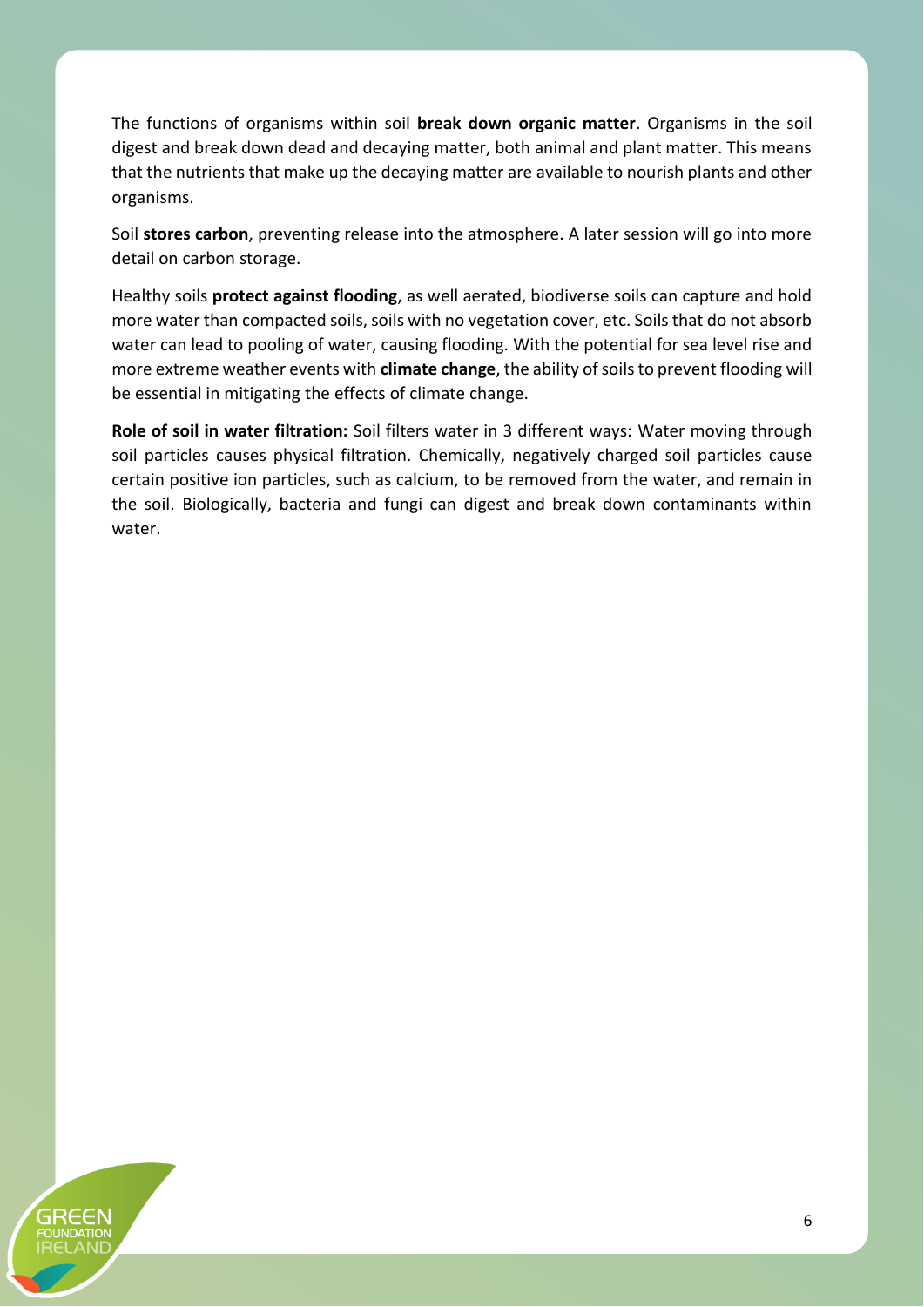# **SESSION 3: Soil biodiversity**

**Soil biodiversity:** The diversity of organisms within the soil, including bacteria, animals, fungi, plants, and other organisms. In order to promote healthy soils, mindset is important; we must consider soils to be a complex ecosystem, rather than an inert resource.

- It has been estimated that soil biodiversity contributes to ecosystem services that are worth between 1.5 and 13 trillion US dollars annually.
- Soil is home to up to one quarter of the Earth's biodiversity.

Within the soil, fungi form a **mutualistic relationship** with plants. Fungi called mycorrhizae surround the roots of plants, and capture minerals from the soil that the plants could not normally access. In exchange, plants actually exude sugars, made *via* photosynthesis, to feed and maintain populations of bacteria and fungi near their roots. The presence of these fungi allows plants to more efficiently absorb nutrients by hugely increasing its surface area. This is not true for every plant species, but the majority of them.

**Bioturbation:** Mixing of soils caused by organisms moving throughout the soil. Causes mixing of soils, and is vital in moving organic matter down into the soil, increasing the humus content, and allowing aeration. Aeration leads to a better **soil structure**, allowing soil to hold more water. Video demonstrating the activity of soil organisms that contributes to bioturbation: [https://youtu.be/Mxp1nnrUG0Q.](https://youtu.be/Mxp1nnrUG0Q) As can be seen in the video, the activity of soil organisms breaks down organic matter, returning it so the soil as humus, as well as mixing the soil, creating well-mixed, aerated, fertile soils.

**Nutrient cycling:** As discussed in the last class, organisms in the soil, including earthworms, bacteria, insects, fungi and others, work to decompose organic matter, releasing nutrients to the soil.

**Rhizobia:** Nitrogen is an essential resource for plants. However, atmospheric nitrogen, in the air, cannot be processed by plants. The activity of bacteria can take nitrogen from the air and "fix" it, converting it into nitrites and nitrates, forms of nitrogen that can be absorbed by plants.

Video demonstration of soil biodiversity experiment: [https://youtu.be/joKBXCMupKo.](https://youtu.be/joKBXCMupKo)

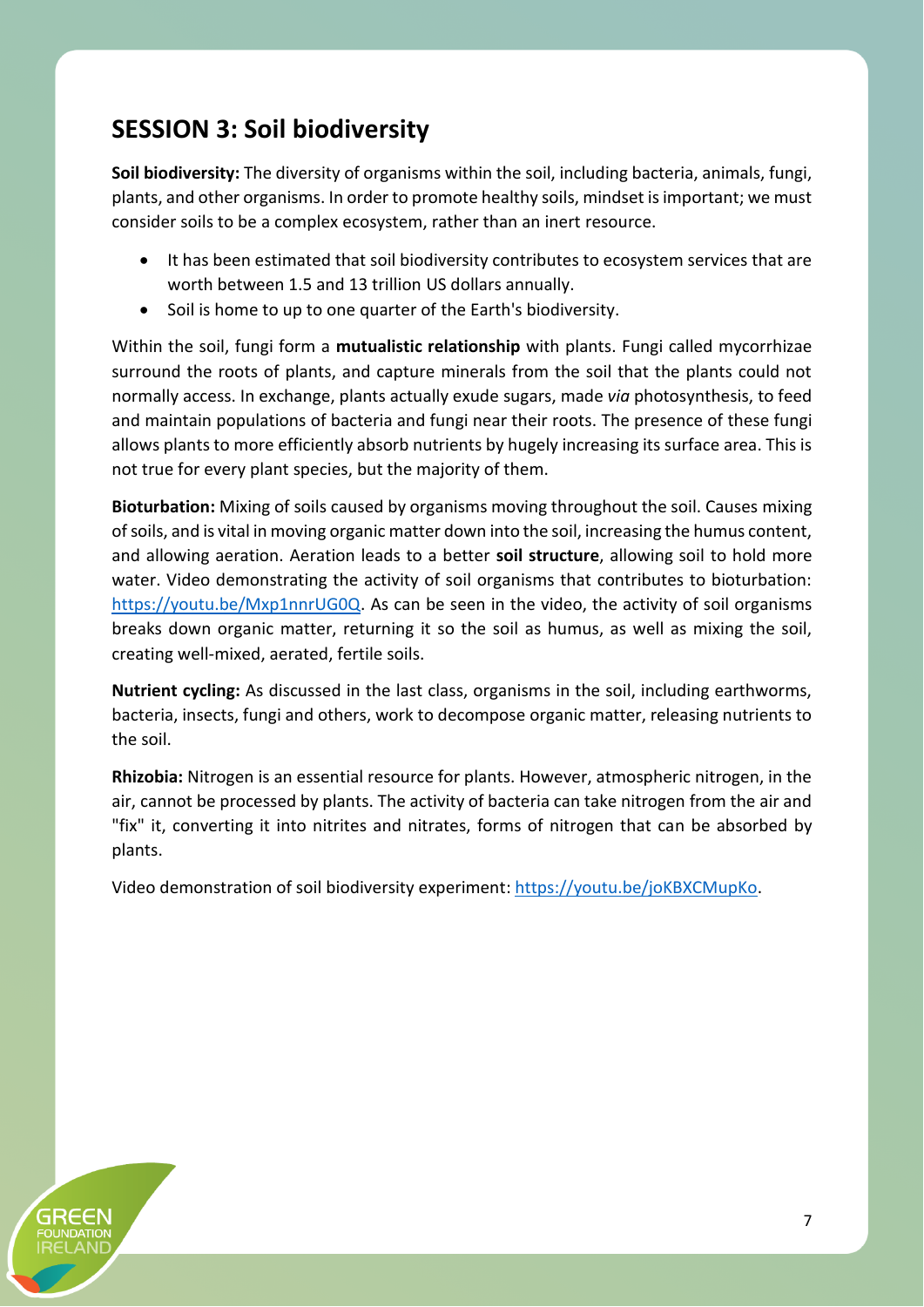#### **SESSION 4: Threats to soils**

With an understanding of the many ways in which soils are important to us, it is next important to know the current threats to soils. According to the Food and Agriculture Organisation of the United Nations, approximately 25% of the global land surface is already degraded.

**Monoculture:** Lack of diversity. Growing one species of plant or crop in an area causes several problems. As the same species of plant removes the same nutrients from the soil repeatedly, those nutrients can be depleted. In terms of crop sustainability, it is also problematic, as it makes the crop susceptible to pests and disease, and as such, often requires significant use of pesticides and fertilisers, which have their own negative impact on soils.

• The crop of the most frequently eaten banana variety of the 1950s, grown as a monoculture on a massive scale, was destroyed by a fungal pathogen, as discussed in this TED Talk: [https://youtu.be/hqEA1kHlAuo.](https://youtu.be/hqEA1kHlAuo)

**Soil compaction:** Compaction of the soil caused by heavy machinery or livestock, especially when on soil that is wet. Compacted soil removes air pockets from soil. It causes loss of biodiversity, as plant roots, earthworms and other fauna cannot easily penetrate compacted soils. It also reduces permeability, leading to pooling of water. According to Teagasc, Ireland's soils are particularly vulnerable to compaction due to the high levels of rain meaning soil is frequently wet. Machinery is considered a higher risk for soil compaction than livestock.

**Vegetation removal:** Removal of vegetation, and particularly roots, from the soil removes the binding agent, and exposes the underlying soil to erosion, allowing moving wind and water to strip the fertile layer of topsoil and deposit it elsewhere. It also exposes the soil to direct sunlight, meaning that soil can become dried out, reducing fertility and making it more susceptible to erosion.

**Sealing:** the covering of soil with impermeable surfaces. Caused largely by urbanisation, and covering of soils with concrete, asphalt, etc. when building pavements or roads. Reduces arable land, reduces biodiversity, and reduces permeability to water, increasing risk of flooding. Sealing also has the negative impact of dividing unsealed soil areas from each other, potentially stopping soil organisms from moving between them.

• Thankfully, Ireland has relatively low soil sealing levels compared to other European countries, with between 1 and 2% of soil surface sealed. Germany has approximately 4 times this amount.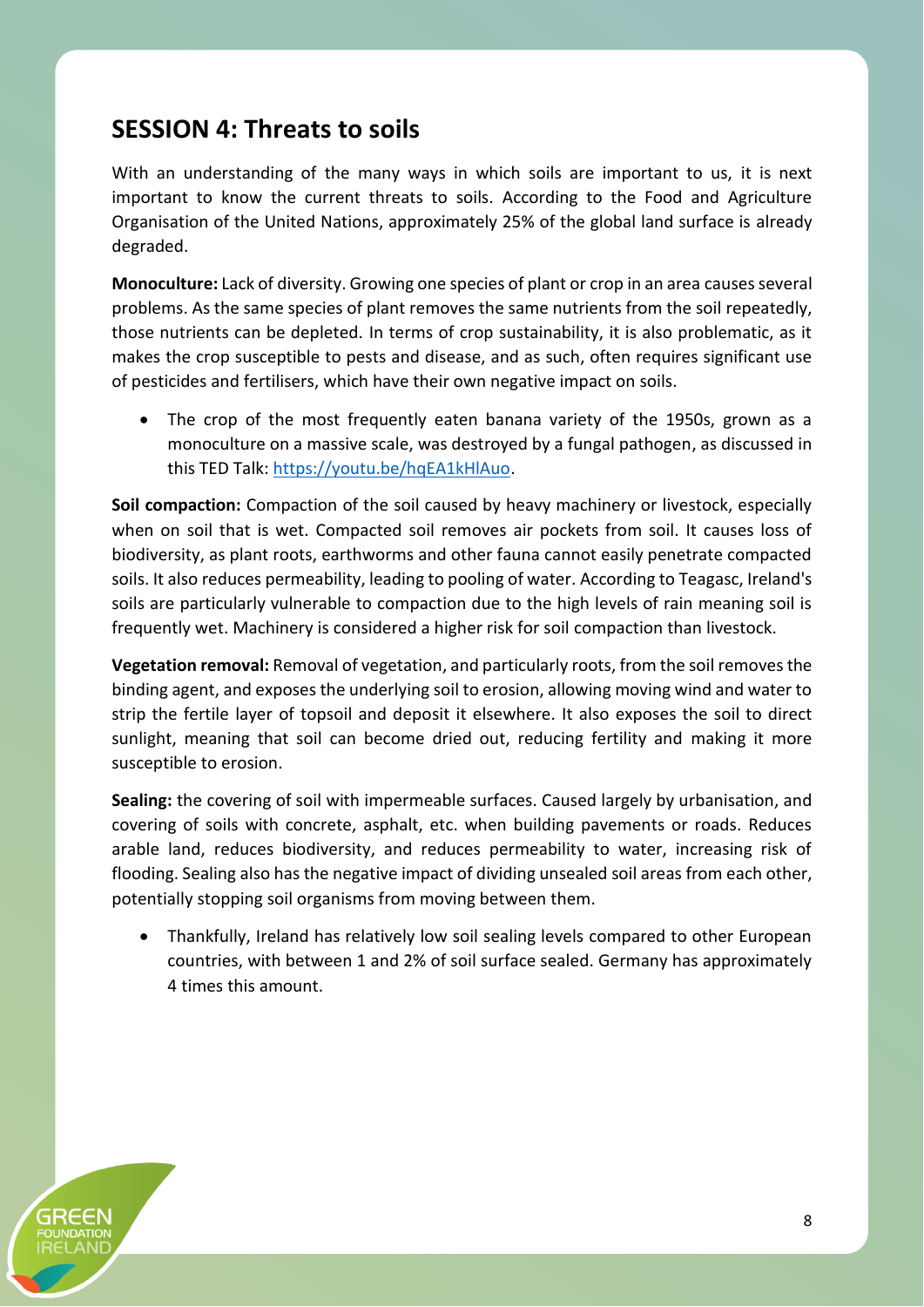**Fertiliser use and pesticide use:** Pesticides impact soil microorganisms in a number of ways, including directly killing them, reducing reproduction, and reducing their growth. This naturally has a knock-on effect on soil biodiversity and communities, and the normal processes of soil. They can affect the symbiotic fungi and bacteria in the soil, interrupting the ability of plants to access nutrients. Pesticide and fertiliser use will be discussed in more detail in session 6.

**Tilling:** Tilling breaks up aggregates that bind soil particles together. Because soil particles are now in smaller structures, they are lighter, and thus more susceptible to being blown away by wind or washed away by rain. Additionally, tilling stops plants reaching the root paths of other, dead plants. Access to these root paths is beneficial to plants, as it allows them to grow their root system with less mechanical resistance from the soil. Because of the impacts of tilling on soil, the movement of no-till farming has been growing in recent years.

**Deforestation, land-use and farming practices leading to deforestation:** Deforestation and vegetation clearing can be caused by a wide range of farming practices. Often, rearing of livestock requires large amounts of space, leading to clearing of previously fallow land. When land is cleared, soil becomes exposed to erosion.

**Overgrazing:** Overgrazing by livestock strips vegetation down to the soil level, leading to the issues of both vegetation removal and soil compaction. Overgrazing can be caused both by leaving livestock in one area for too long, or by placing animals in one area too frequently.

**Removal of topsoil for construction, etc:** During construction projects, topsoil may be removed and transported elsewhere. On slopes, in particular, there is a risk to soils nearby, as once topsoil is removed, rain can cause movement down the slope.

Soil erosion causes **infertility** by removing fertile topsoil, exposing the lower subsoil layers. These lower layers lack the humus content of topsoil, making them less fertile. Similarly, they may be limited in their ability to hold water. Therefore, plants may struggle to grow once topsoil is eroded.

**Carbon emission** is caused by soil erosion because, as the topsoil layers store carbon, soil erosion can cause breakdown of the carbon content within topsoil. Some of this breakdown produces carbon dioxide, a greenhouse gas.

**Eutrophication:** Caused by run-off of eroded soils entering water bodies, nutrients rise can cause rapid blooms of algae, which leads to bacteria reducing oxygen in the water, in turn leading to death of fish and other fauna. The effect of eutrophication can be worsened when fertilisers are applied to soil, and the fertilisers run-off into water bodies. This video demonstrates how eutrophication is caused: [https://youtu.be/92TFJTtuq6k.](https://youtu.be/92TFJTtuq6k)

• Eutrophication is a problem in Ireland: approximately 19% of our coastal waters are affected. This is caused primarily by use of nitrogen and phosphorous fertilisers.

Video of soil erosion experiment: [https://www.youtube.com/watch?v=5Xv6GRcZwgw.](https://www.youtube.com/watch?v=5Xv6GRcZwgw)

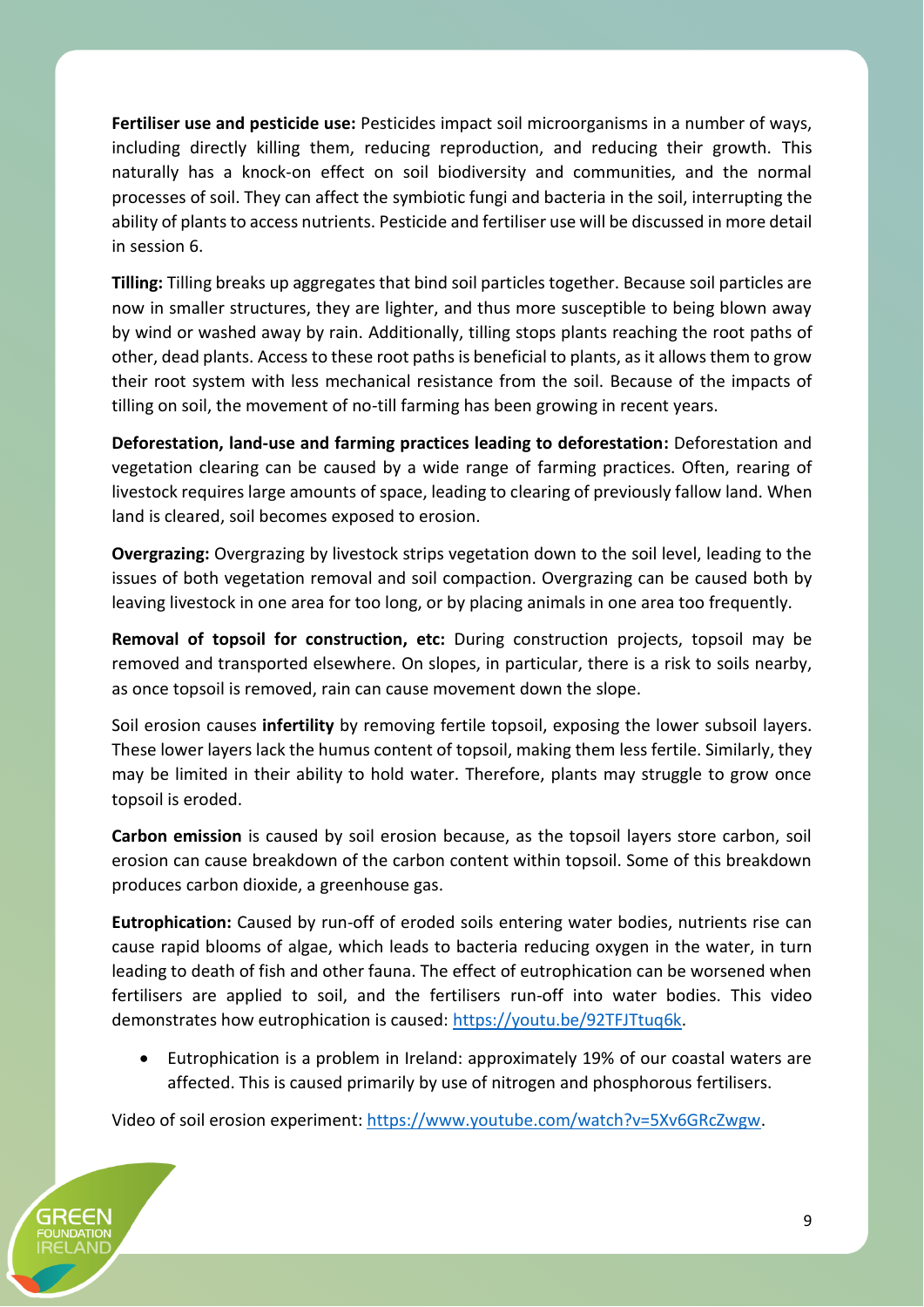# **SESSION 5: Soil stewardship**

**Soil stewardship** is the careful and responsible management of the soil. It can also encompass activities that restore and promote soil health.

• A key factor toward improving soil health is increasing the soil organic matter content.

**Planting native grass** species in lawns can make lawns hardier, reducing the need for use of water, pesticides and fertilisers, as well as encouraging native biodiversity.

**Reduced cutting** of grass increases biodiversity. Additionally, increased management of grass increases the incidence of pest species. Grass that is cut less frequently, and left longer when cut, also develop bigger root systems, meaning that more carbon dioxide can be captured from the air in the form of plant roots.

**Replacing fences with hedges** provide soils with structure, as well as providing habitats for birds and other animals.

**Green roofs**, or roof gardens, are a sustainable living measure wherein house roofs are seeded. The benefits of green roofs are numerous: they improve air quality, they slow water run-off from roofs, meaning that water pooling is less likely to occur, and they insulate the roof of a house, reducing heating bills. They can also buffer against noise pollution.

**Legumes** are known as nitrogen-fixing plants. Legumes themselves do not fix nitrogen, but have nodes in their root systems that house nitrogen-fixing bacteria. Planting peas, and beans, therefore, boosts nitrogen levels in the soil, increasing fertility. Video on legumes and nitrogen fixing: [https://youtu.be/A8qTRBc8Bws.](https://youtu.be/A8qTRBc8Bws)

Eco-Eye featurette on **climate-friendly gardening**, and organic solutions to pest problems in gardens: [https://youtu.be/QIlLDfHAun4.](https://youtu.be/QIlLDfHAun4)

**A Benjes hedge (or dead hedge)** is a structure composed of dead branches, wood, twigs and other materials, stacked, typically up to 1.5 metres high. A Benjes hedge has many benefits for a garden. Firstly, it functions as a habitat for animals. Also, by functioning as a windbreak, a Benjes hedge can aid the growth of small plants, reducing their exposure to strong winds. Similarly, they can stop soil being eroded by the wind.

Growing **Jerusalem Artichokes** is a very effective way to sequester carbon from the atmosphere. They are a healthy probiotic vegetable, and grow very quickly. Since they grow very fast, they absorb a lot of  $CO<sub>2</sub>$  from the air.

• Jerusalem artichokes can sequester up to 3.5 times as much  $CO<sub>2</sub>$  from the air as a forest, per unit area.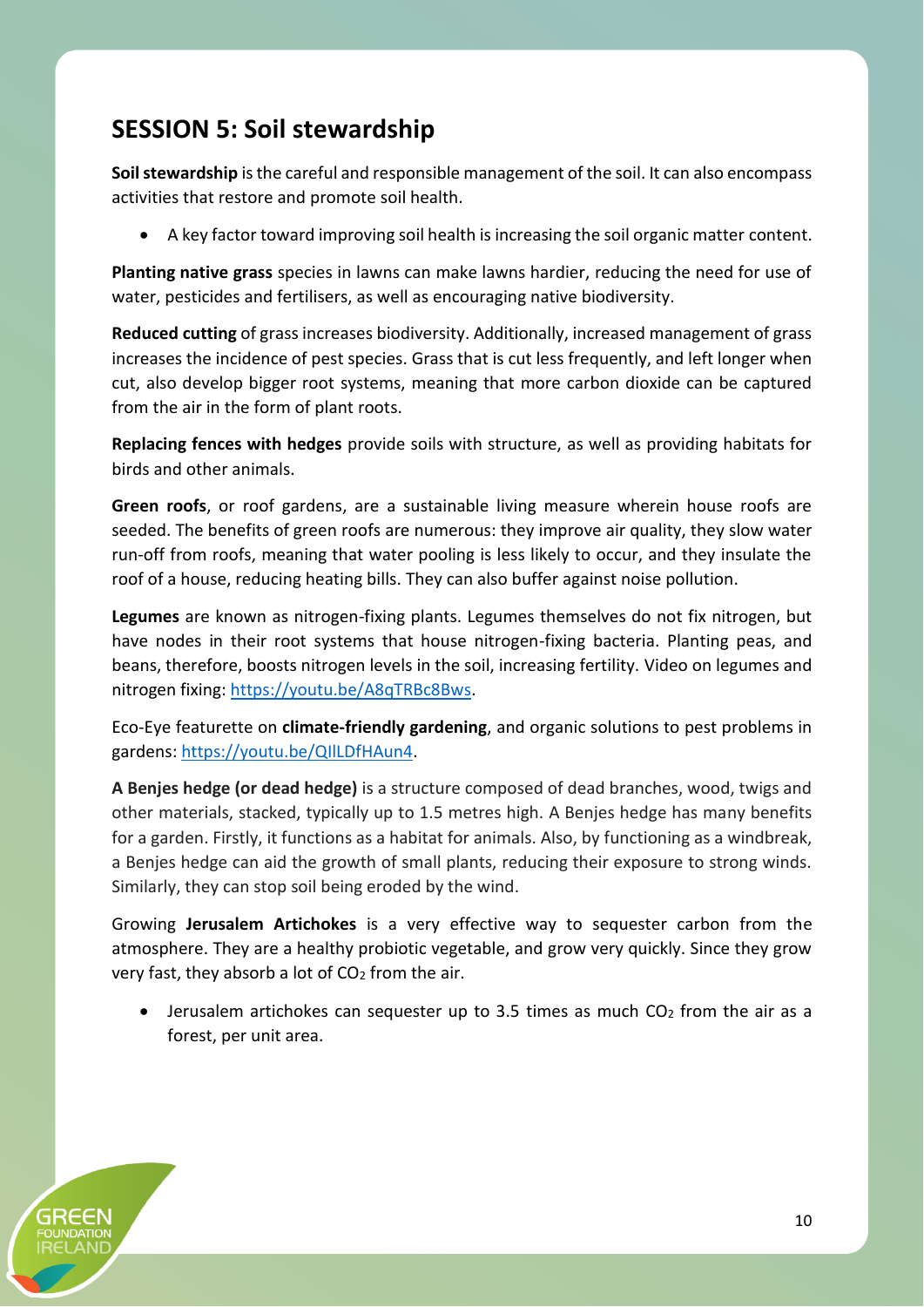**Worm composters** are multi-tier composting structures which house worms and are used to degrade kitchen waste to make compost. It creates compost ready to use in the garden, as well as creating a liquid fertiliser that can be used on houseplants. Video demonstrating worm composter set-up and function: [https://youtu.be/zLTcNnyoHBs.](https://youtu.be/zLTcNnyoHBs)

**Hügel beds** (or Hügelkultur) is a mainland European practice which involves creating a raised bed by burying carbon matter, particularly wood or grass sods. Hügelkultur requires less irrigation than other gardening practices. Importantly, hügelkultur sequesters carbon, burying wood material and removing it from the atmosphere, rather than burning it. [https://youtu.be/Th0-nMd5kKE.](https://youtu.be/Th0-nMd5kKE)

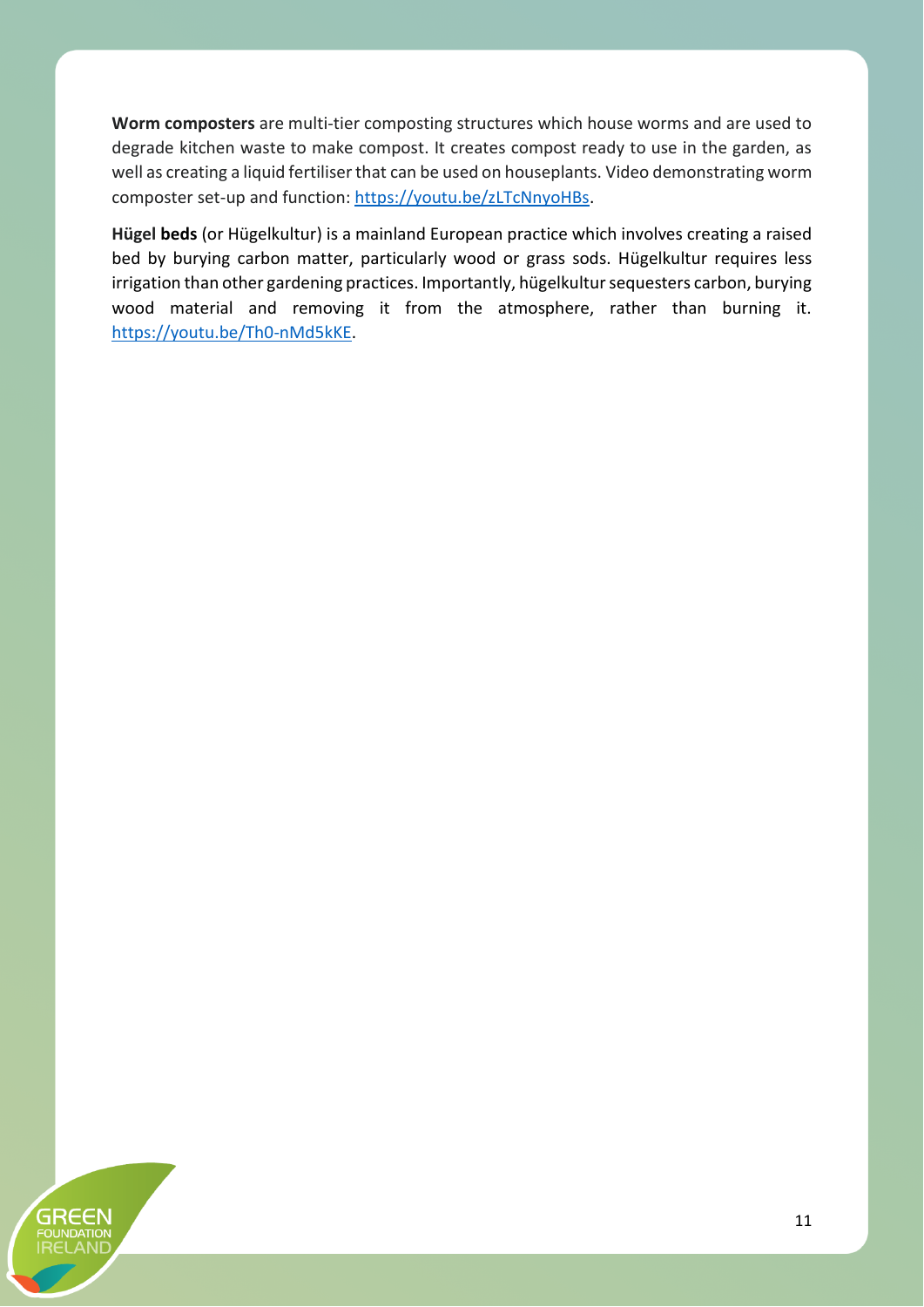#### **SESSION 6: Carbon sequestration, pesticides and fertilisers**

**Carbon sequestration:** Is the removal of carbon from the atmosphere. Particularly, it refers to removing carbon dioxide, a greenhouse gas, from the atmosphere. In the case of soils and vegetation, it involves capturing carbon dioxide as part of the growth of plants, as they take carbon dioxide from the air for their metabolism, and "trapping" as solid vegetation. Therefore, carbon sequestration can be achieved via essentially "burying" carbon matter, such as food waste or plant matter. Gardening methods such as the hügel beds discussed last week are an example of this.

The emphasis in the case of how plants and soil sequester carbon is that plants primarily source their carbon from the atmosphere, rather than the soil, and so growing plants essentially "move" carbon from the atmosphere to the soil, in the form of shoots, roots, and decaying plant matter, as explored in the below TED talk.

The following video summarises the capacity of soils to store carbon, and ability to fight climate change: [https://youtu.be/wgmssrVInP0.](https://youtu.be/wgmssrVInP0)

Pesticides can kill **insects and other animals**that allow soil to function normally, that degrade leaf litter, and that add humus to soil.

Pesticides can kill non-target soil microorganisms such as the beneficial mycorrhizae, reduce their growth, or limit their reproduction. By impacting the **microbial community** in soil, pesticides can interrupt the symbiotic relationship between plants, soil fungi, and bacteria.

• According to the Food and Agriculture Organisation of the United Nations, pesticide use has been identified as the most significant driver of soil biodiversity loss in the last decade.

In a process called **bioaccumulation**, pesticides absorbed by smaller organisms can impact larger animals that consume them, For example, eating insects that contain pesticides can lead to the build-up of pesticide residues in birds.

• The insecticide DDT, used to control insect populations, can cause eggshell thinning in birds. This eggshell thinning causes egg breakage, which impacts bird populations. Peregrine falcons in the UK suffered population decline as a result of its use.

**Health issues can arise from pesticide use** to humans and pets. Skin irritation, gastrointestinal illness, and nausea are just some of the effects. Severe cases can lead to death. There can also be chronic, long-term health effects.

**Companion planting** is a practice of using plants that serve as a natural repellent to pests, planting them close to species you wish to protect. Therefore, the necessity for pesticide use is reduced. As an example, carrot plants can be protected by planting mint nearby, as it repels carrot root fly.

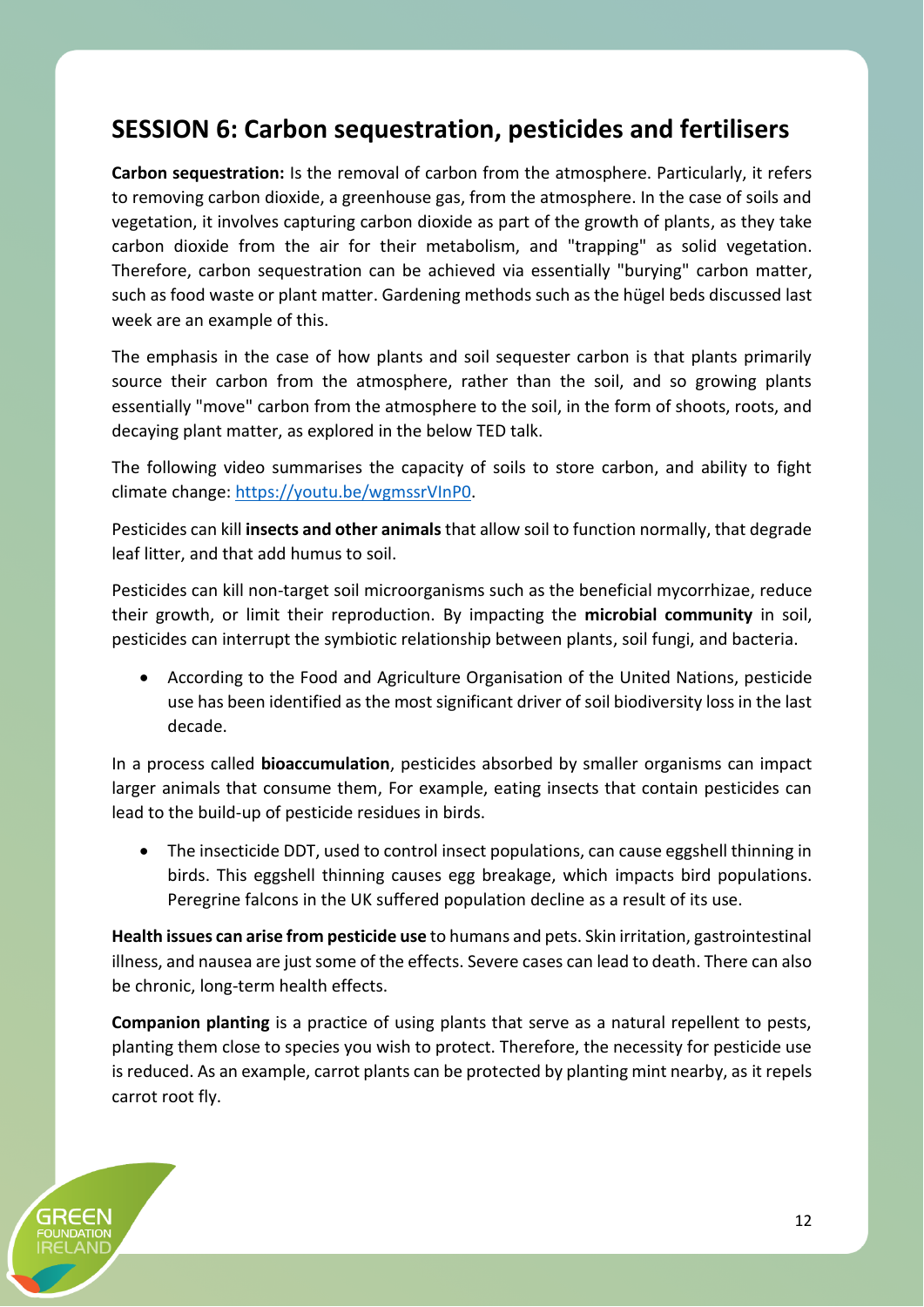**Biological control** is a method of controlling pest species using natural predators of that species. An example of this is that aphids, which feed on garden plants, are the natural prey of ladybirds. Therefore, planting dill or chives in a garden, plants which attract ladybirds, will mean a reduction of aphid density in your garden.

When soils containing fertilisers enter water, it causes a risk of **eutrophication**.

Use of fertilisers can **alter the pH** and acidify the soil, changing the make-up of microbes in the soil. Acidic soils favour fungi over bacteria, and reduce earthworm density. Increased nitrogen concentration promotes bacterial growth. Any of these changes can imbalance the natural functioning of the soil ecosystem.

**Chemical scorch** is caused by overuse of chemical fertilisers, which contain soluble salts. These salts can draw moisture out of plant tissues, causing a wilting of leaves, and damaging plant tissues.

**Planting native species** means plants are more adapted to our climate, and thus will need less support from fertilisers.